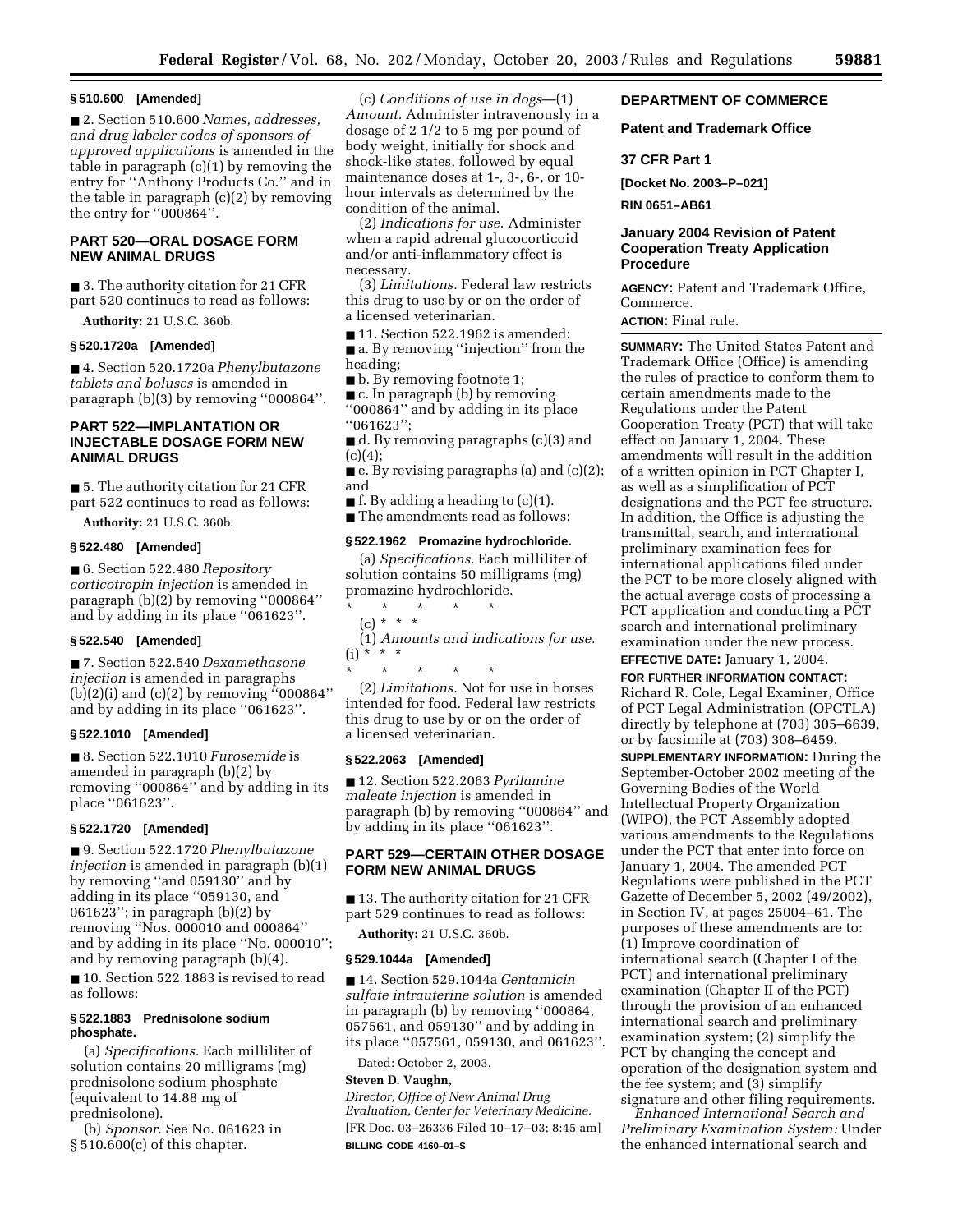preliminary examination system, the written opinion currently established during the Chapter II procedure by the International Preliminary Examining Authority (IPEA) has been added to the Chapter I procedure. Accordingly, the International Searching Authority (ISA) will be responsible for establishing a preliminary and non-binding written opinion on whether the claimed invention appears to be novel, to involve an inventive step and to be industrially applicable. In the event that a Demand for international preliminary examination is timely filed by applicant, the written opinion of the ISA will be considered to be the written opinion of the IPEA. If a Demand is not timely filed, the written opinion of the ISA will form the basis for the issuance, by the International Bureau (IB) on behalf of the ISA, of an ''International Preliminary Report on Patentability (Chapter I of the Patent Cooperation Treaty)'' (''IPRP''), which will be communicated to all designated Offices and made available for public inspection after the expiration of thirty months from the priority date.

Under the revised system, the time limit for filing a Demand for international preliminary examination has changed. Specifically, the Demand must be filed within the later of: (1) Three months from issuance of the international search report and the written opinion of the ISA (or, if a search cannot be made, of the declaration under Article 17.2(a)); or (2) twenty-two months from the priority date. *See* PCT Rule 54*bis*.1(a). Any Demand made after the expiration of this time limit will be considered as if it had not been submitted. *See* PCT Rule 54*bis*.1(b). Any arguments or amendments in response to the written opinion of the ISA must be submitted within the time limit for filing the Demand to ensure consideration by the IPEA. It is noted that applicants may still desire to file the Demand prior to the expiration of nineteen months from the priority date in order to delay entry into the national stage for those few remaining Contracting States that have taken a reservation to the thirty-month time limit in Article 22(1).

As in current PCT Chapter II procedures, the IPEA will still establish an international preliminary examination report, though the report will now bear the title ''International Preliminary Report on Patentability (Chapter II of the Patent Cooperation Treaty).'' This report will be established within the applicable time limit under PCT Rule 69 (usually within twentyeight months from the priority date).

Under the revised system, payment of the international preliminary examination fee and handling fee is not required until the later of one month from the filing of the Demand or twentytwo months from the priority date. *See*  PCT Rules 57.3(a) and 58.1(b). However, where the IPEA and the ISA are the same and the IPEA wishes to start examination at the same time as the international search, the IPEA may require that the examination and handling fees be paid within one month of an invitation by the IPEA to pay such fees. *See* PCT Rule 57.3(c).

*Automatic Indication of All Designations Possible under the PCT; Relaxed Signature and other Filing Requirements; Simplified Fee System:*  Under the amendments to the Regulations of the PCT, upon filing an international application, applicant will obtain automatic and all-inclusive coverage of all designations available under the PCT, including all kinds of protection as well as both national and regional patent protection. *See* PCT Rule 4.9. Similarly, the mere filing of a Demand will constitute the election of all designated States. *See* PCT Rule 53.7. Thus, applicants need not, at the time of filing the international application, specifically designate individual Contracting States, or choose certain kinds of protection or indicate expressly whether national or regional protection is sought. Such matters will be resolved in the national phase.

This automatic and all-inclusive designation system overcomes a current pitfall for applicants who have inadvertently omitted specific designations upon filing the international application and such designations were not, or could not be, timely confirmed under PCT Rule 4.9(c). For example, if the original international application papers did not contain at least one designation, an international filing date could not be accorded as of the initial receipt date of the application papers. *See* PCT Article 11(1)(iii)(b). Furthermore, even in those applications containing at least one designation, PCT Rule 4.9(b) required that any additional States and/or additional kinds of protection be confirmed by the submission of a written notice, accompanied by payment of the appropriate confirmation fee, within a relatively short time period (*i.e.*, fifteen months from the priority date). This time period was frequently overlooked by applicants. Under the new system of automatic designations/elections, the current procedures for precautionary designations and later elections become unnecessary and have been eliminated

from the PCT Rules. This will reduce the workload on the PCT Receiving Office (RO) and IPEA by eliminating processing of precautionary designations and later elections, as well as petitions relating to omitted designations.

As a further benefit of the automatic designation system is the simplification of the PCT fee system. Under the current PCT fee structure, both a ''basic'' fee and a ''designation'' fee are required. Moreover, these fees are due at different times in different amounts depending on when they are paid. Under the new system, these fees have been eliminated in favor of a single international filing fee (comprised of two fee components, a first fee component for up to thirty sheets of paper and a second fee component for sheets of paper in excess of thirty) due at one time.

As a consequence of the automatic designation system, applicant/inventors will have to be named in the international application. To alleviate hardships with regard to obtaining signatures of all the applicants named on the Request, PCT Rule 26 has been amended to provide that, for purposes of Article 14(a)(i), the international application will be considered as signed in accordance with the PCT Regulations if the Request has been signed by at least one applicant. *See* PCT Rule 26.2*bis*(a). In addition, if there is more than one applicant, PCT Rule 26.2*bis*(b) provides that, for purposes of PCT Article 14(1)(a)(ii), it is sufficient that the identifying information (*i.e.*, address, residence and nationality) be provided for only one applicant who is entitled under PCT Rule 19.1 to file the international application with the RO. This means that for purposes of filing an international application with the United States Receiving Office (RO/US) as the competent RO, this information must be provided with respect to at least one applicant who is a citizen or resident of the United States. Notwithstanding the amendments to PCT Rule 26, a designated/elected Office may still require applicants to furnish, during the national stage, confirmation of the international application by the signature of any applicant who has not signed the Request and any missing identifying information. *See* PCT Rule 51*bis*.1(a).

PCT Rule 90.4 has been revised to permit the RO, ISA, or IPEA to waive the requirement for a power of attorney, except in instances of applicant initiated withdrawals under PCT Rule 90*bis*.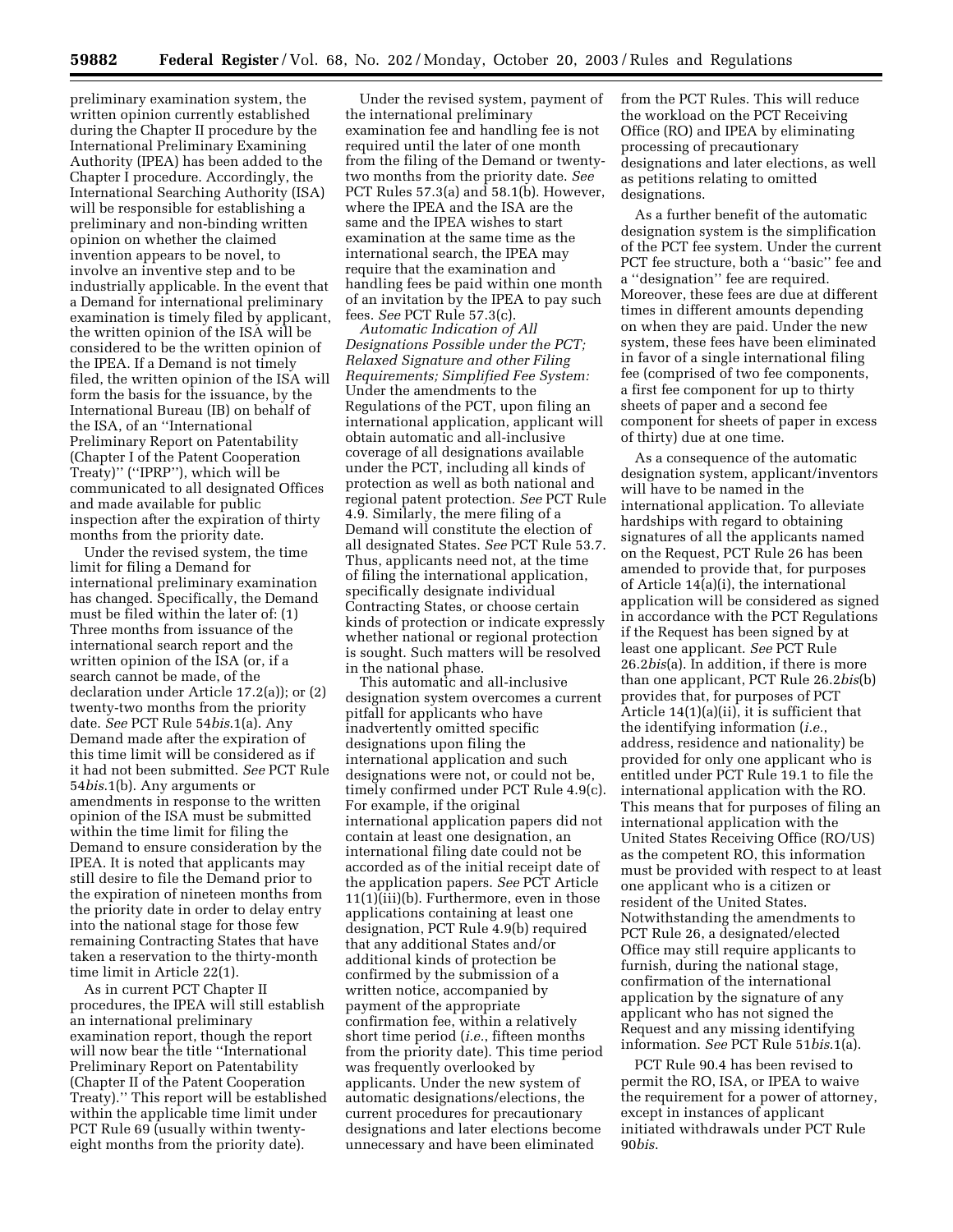#### **Discussion of Specific Rules**

Title 37 of the Code of Federal Regulations, Part 1, is amended as follows:

*Section 1.14:* Sections 1.14(g)(1)(ii) and 1.14(g)(3) are amended to exclude members of the public from obtaining a copy of the written opinion of the United States International Searching Authority (ISA/US) until the expiration of thirty months from the priority date of the international application. Under PCT Rule 44*ter*.1 (as amended), the ISA is not permitted to allow access to the written opinion of the ISA before the expiration of thirty months from the priority date unless authorized by the applicant.

*Section 1.413:* Section 1.413(c) is amended to reflect the additional major function of the ISA/US of preparing and transmitting written opinions.

*Section 1.421:* Section 1.421(b) is amended to remove reference to § 1.425 (§ 1.425 is removed). Under PCT Rule 26.2*bis*(a) (as amended), the international application will be considered to satisfy the signature requirement for purposes of PCT Article 14(1)(a)(i) if the request is signed by at least one applicant (except that all of the applicants' signatures will still be required for withdrawals, *see* discussion of § 1.421(g)). Accordingly, the current requirement in § 1.425 that the failure of an inventor to sign the request in an international application designating the United States will only be excused where the inventor could not be found or reached after diligent effort or refused to sign the request will no longer be applicable. Section 1.421(b) is also amended to include the requirement of § 1.424 that joint inventors must jointly apply for an international application. Section 1.424 is removed (*see*  discussion of § 1.424).

Section 1.421(c) is amended as a consequence of the change to PCT Rule 4.9, as the United States will always be designated upon filing of an international application.

Section 1.421(d) is amended to reflect the change to PCT Rule 90.4(d) permitting the RO to waive the requirement for a separate power of attorney.

Section 1.421(f) is amended to clarify that for purposes of requests under PCT Rule 92*bis* to effect a change in an indication concerning the applicant, agent or common representative, such requests may be required to be signed by all applicants.

Section 1.421(g) is amended to remove the text of PCT Rule 92*bis* as unnecessary and to clarify that for purposes of withdrawals under PCT

Rule 90*bis* of the international application, designations, priority claim, demand or elections, the request for withdrawal must be signed by all applicants. Furthermore, where the request for withdrawal is signed by an attorney, agent, or common representative, a power of attorney from the applicants appointing that attorney, agent or common representative will be required. This clarification is consistent with PCT Rule 90.4(e) (as amended), which prohibits the RO, ISA, IPEA, and IB from waiving the separate power of attorney requirement in cases of withdrawals under Rule 90*bis.* An exception to this signature requirement is made in cases where an inventor cannot be found or reached after diligent effort. *See* PCT Rule 90*bis*.5(b).

*Section 1.424:* This section is removed. The requirement in § 1.424 regarding the naming of joint inventors in international applications will be moved to § 1.421(b). The further requirement relating to signature requirements of joint inventors, including reference to § 1.425, will no longer be applicable (*see* discussion of § 1.421(b)).

*Section 1.425:* This section is removed (*see* discussion of § 1.421(b)).

*Section 1.431:* Section 1.431(b)(3) is amended to remove reference to § 1.424 (§ 1.424 is removed). Sections 1.431(c) and (d) are amended to reflect the new fee structure applicable to international applications under revised PCT Rule 15. Specifically, the international ''basic fee'' and ''designation fee'' have been combined into a single ''international filing fee.'' In addition, the late payment fee provision of  $\S 1.431(c)(1)$  is amended as a consequence of this new fee structure, consistent with amended PCT Rule 16*bis.*2.

*Section 1.432:* Section 1.432 is amended to reflect the change to PCT Rule 4.9, which provides that the filing of the request shall constitute: (1) The designation of all Contracting States that are bound by the PCT on the international filing date; (2) an indication that for those States for which PCT Articles 43 or 44 apply, the filing of the request constitutes an indication for the grant of every kind of protection which is available by way of the designation of that State; and (3) an indication that the international application is, for those States to which PCT Article 45(1) applies, for the grant of a regional patent and also, unless PCT Article 45(2) applies, a national patent. As a consequence of the ''automatic'' designation system provided under revised PCT Rule 4.9, the procedure under former PCT Rule 4.9(b) and (c) regarding confirmation of precautionary

designations has been eliminated from that rule, and therefore, is removed from § 1.432.

*Section 1.434:* Section 1.434(d) is amended to remove the requirement that international applications designating the United States must include the address and the signature of the inventor except as provided by §§ 1.421(d), 1.422, 1.423 and 1.425. Under PCT Rule 26.2*bis* (as amended), if there is more than one applicant, it is sufficient that the request is signed by only one of them, and that the address is provided with respect to one of the applicants who is entitled, in accordance with Rule 19.1, to file the international application with the RO. Section 1.434(d)(3) is also redesignated as new § 1.434(e) for clarity.

*Section 1.445:* Section 1.445(a)(1) is amended to increase the transmittal fee from \$240.00 to \$300.00. 35 U.S.C. 376(b) authorizes the Office to *(inter alia)* prescribe the transmittal fee, search fee, supplemental search fee, and preliminary examination fee for PCT international applications. This transmittal fee amount more accurately reflects the Office's actual average costs of processing international applications, and is also consistent with the filing fee for applications under 35 U.S.C. 111(a) proposed by the Office in the 21st Century Strategic Plan (information concerning the Office's 21st Century Strategic Plan is available on the [Office's Internet Web site](http://www.uspto.gov) *http:// www.uspto.gov).* 

Section 1.445(a)(2)(i) is amended to reduce the search fee charged by the ISA/US where there is a corresponding prior U.S. application filed under 35 U.S.C. 111(a) from \$450 to \$300. Section 1.445(a)(2)(i) is also amended to clarify the conditions for obtaining benefit of the reduced search fee where there is such a prior corresponding application.

Pursuant to PCT Rule 42.1, the ISA/ US has, in most cases, only three months to establish the International Search Report. In order for the ISA/US to be able to utilize the benefits of a search conducted in a prior corresponding application filed under 35 U.S.C. 111(a), the Office must be informed of the prior corresponding application in sufficient time and in such manner so as to permit the Office to utilize the search and examination conducted in the prior application. Accordingly, § 1.445(a)(2)(i) is amended to require applicants to timely furnish adequate identifying information of the prior U.S. application in order to qualify for the lower search fee. Specifically, applicant must identify the prior nonprovisional application by U.S. application number upon filing the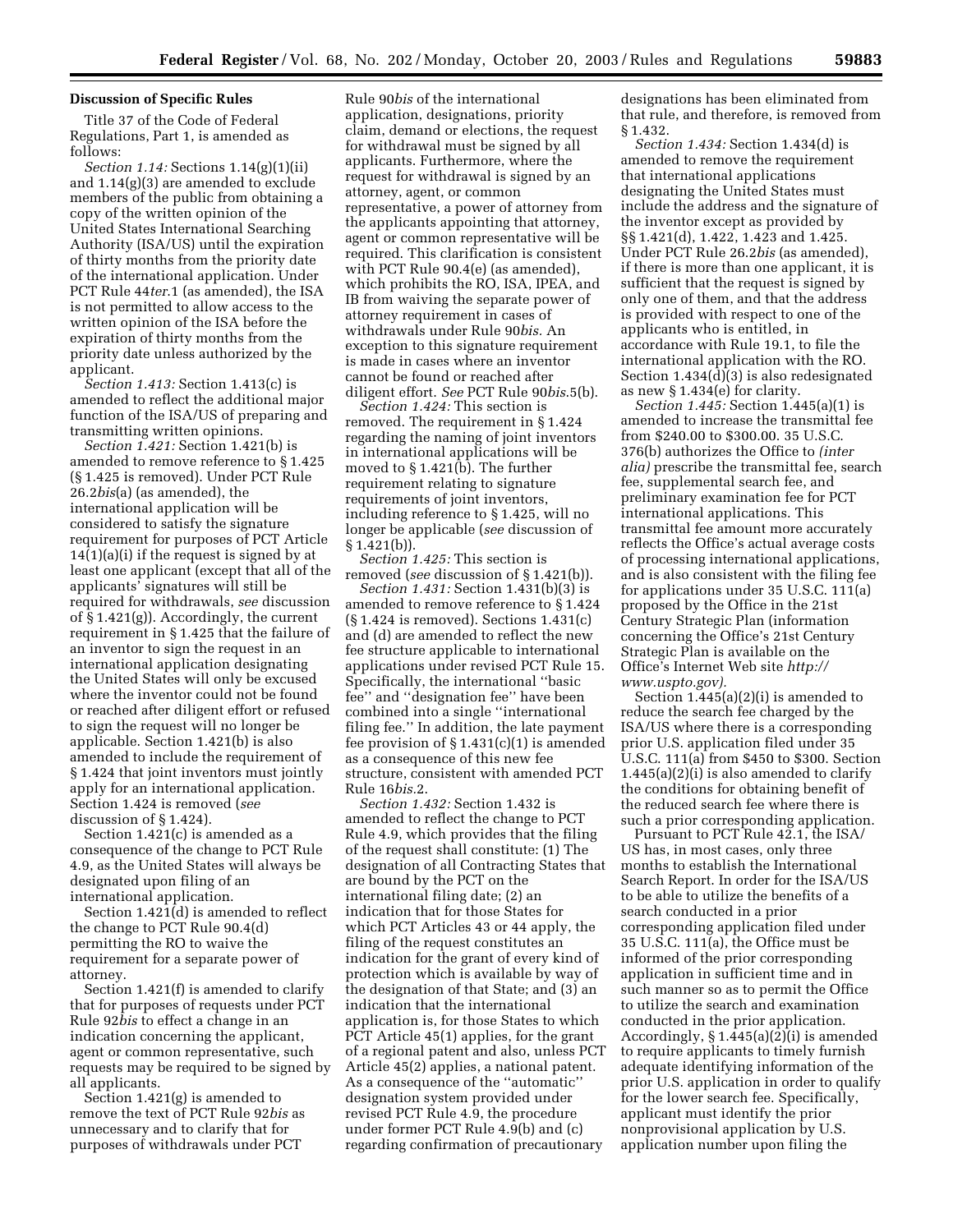international application, if such number is known. If such number is not known, then applicant must identify the prior application by filing date, title, and name of applicant (and preferably the application docket number) so that the Office will be able to identify the prior application.

Section 1.445(a)(2)(ii) is amended to increase the search fee charged by the ISA/US in situations not covered by § 1.445(a)(2)(i) from \$700 to \$1,000. This search fee amount more accurately reflects the Office's actual average costs of searching international applications in situations not covered by § 1.445(a)(2)(i). This search fee amount is higher than the search fee amount for applications under 35 U.S.C. 111(a) as proposed by the Administration because of additional costs associated with both searching international applications and the preparation and transmittal of a written opinion of the ISA. Additionally, international applications must be searched (and examined) under the PCT unity of invention standard, where applications under 35 U.S.C. 111(a) are searched (and examined) under the restriction standard set forth in 35 U.S.C. 121. Moreover, the search fee set forth in  $\S 1.445(a)(2)(i)$  must also cover preparation of a written opinion (the ''International Preliminary Report on Patentability (Chapter I of the Patent Cooperation Treaty)'' (''IPRP'')) under the revised system.

In addition, the fee charged by the ISA/US for searching an additional invention is increased from \$210 to \$1,000. This amount more accurately reflects the Office's actual average costs of searching and examining additional inventions. In this regard, it is noted that the search fee and the supplemental search fee charged by every other international searching authority are the same (except for the ISA/JP, which charges a supplemental search fee that is only slightly lower than the search fee).

Section 1.445(a)(4) is deleted, as confirmation fees will no longer be applicable.

Section 1.445(b) is amended to reflect the combining of the basic and designation fees into a single ''international filing fee''.

*Section 1.455:* Section 1.455(b) is amended to be consistent with PCT Rule 90.4 as it relates to the manner of appointment of agent, attorney or common representative.

*Section 1.480:* Section 1.480(a) is amended to reflect the new time limits in PCT Rule 57.3 and 58.2 for submitting the handling and preliminary examination fees.

Section 1.480(d) is added, consistent with PCT Rule 53.7 (as amended), to provide that the filing of a Demand shall constitute the election of all Contracting States that are designated and bound by Chapter II of the Treaty on the international filing date. Accordingly, it will no longer be necessary to specify in the Demand those States that are elected.

Section 1.480(e) is added to provide that any Demand filed after the expiration of the applicable time limit in PCT Rule 54*bis*.1(a) shall be considered as if it had not been submitted. *See* PCT Rule 54*bis*.1(b) (as amended).

*Section 1.481:* Section 1.481(a) is amended to provide that the handling fee and preliminary examination fee that are due are those fees in effect on the date of payment of the handling and preliminary examination fees. *See* PCT Rules 57.3(d) and 58.1(b).

*Section 1.482:* Section 1.482(a)(1) is amended to increase the preliminary examination fee charged by the IPEA/ US from \$490 to \$600 if the international search fee was paid to the United States Patent and Trademark Office as an ISA (the preliminary examination fee charged by the IPEA/ US if the international search fee was not paid to the United States Patent and Trademark Office as an ISA will remain at \$750). This increase is necessary to cover the additional cost associated with conducting the preliminary examination by the IPEA/US.

For the same reason, as well as reasons set forth with regard to the increase in the supplemental search fee under § 1.445(a)(3), § 1.482(a)(2) is amended to increase the additional preliminary examination fee for examining additional inventions to \$600 (regardless of whether the international search fee was paid to the United States Patent and Trademark Office as an ISA).

Section 1.482(b) is amended to refer to revised PCT Rule 57 as it relates to handling fee requirements.

*Section 1.484:* Section 1.484(b) is amended to refer to revised PCT Rule 69.1 as to when the IPEA/US may start international preliminary examination. PCT Rule 69.1 was revised to prohibit the IPEA from starting preliminary examination until it is in possession of, *inter alia,* the written opinion of the ISA. PCT Rule 69.1 provides for two exceptions to this requirement. Both exceptions apply when the IPEA and the ISA for the international application are the same authority. The first exception permits the IPEA to start examination at the same time as the international search, subject to certain limitations. *See* PCT Rule 69.1(b). The

second exception occurs when the ISA considers the conditions under PCT Article  $34(2)(c)(i)$  to (iii) to be fulfilled. In such cases, a written opinion by the ISA need not be established. *See* PCT Rule 69.1(b)*bis*.

Sections 1.484(e) through (g) are redesignated as §§ 1.484(g) through (i), respectively. Section 1.484(e) now provides, consistent with PCT Rule 66.1*bis*, that the written opinion of the ISA shall be considered to be the written opinion of the IPEA/US.

Section 1.484(f) now provides that the IPEA may establish further written opinions, subject to the conditions specified in § 1.484(d). Establishment of additional written opinions by the IPEA is provided for in PCT Rule 66.4(a).

Section 1.484(g) is amended as a consequence of the amendment to § 1.484(f).

Section 1.484(h) is amended to provide clarification regarding conducting personal and telephonic interviews with the examiner under the revised system.

*Response to comments:* The Office published a notice proposing changes to the rules of practice to conform them to certain amendments made to the Regulations under the Patent Cooperation Treaty (PCT) that will take effect on January 1, 2004. *See January 2004 Revision of Patent Cooperation Treaty Application Procedure,* 68 FR 32441 (May 30, 2003), 1271 *Off. Gaz. Pat. Office* 147 (June 24, 2003) (proposed rule). The Office received two written comments (one from an intellectual property organization and another by a patent practitioner) in response to this notice. The comments and the Office's responses to the comments follow:

*Comment 1:* One comment suggested that § 1.14 should provide that the written opinion of the International Searching Authority is available to third parties upon publication of the international application instead of at thirty months as provided in § 1.14.

*Response:* The suggestion has not been adopted. PCT Rule 44*ter*.1, which is set to enter into force on January 1, 2004, provides that the International Searching Authority, unless requested or authorized by the applicant, shall not allow access to the written opinion of the International Searching Authority by any person before the expiration of thirty months from the priority date. Therefore, the suggested change to § 1.14 would be inconsistent with the requirements of the PCT.

*Comment 2:* One comment suggested that the rules be amended to provide that if applicant timely files a Demand with Article 34 amendments to the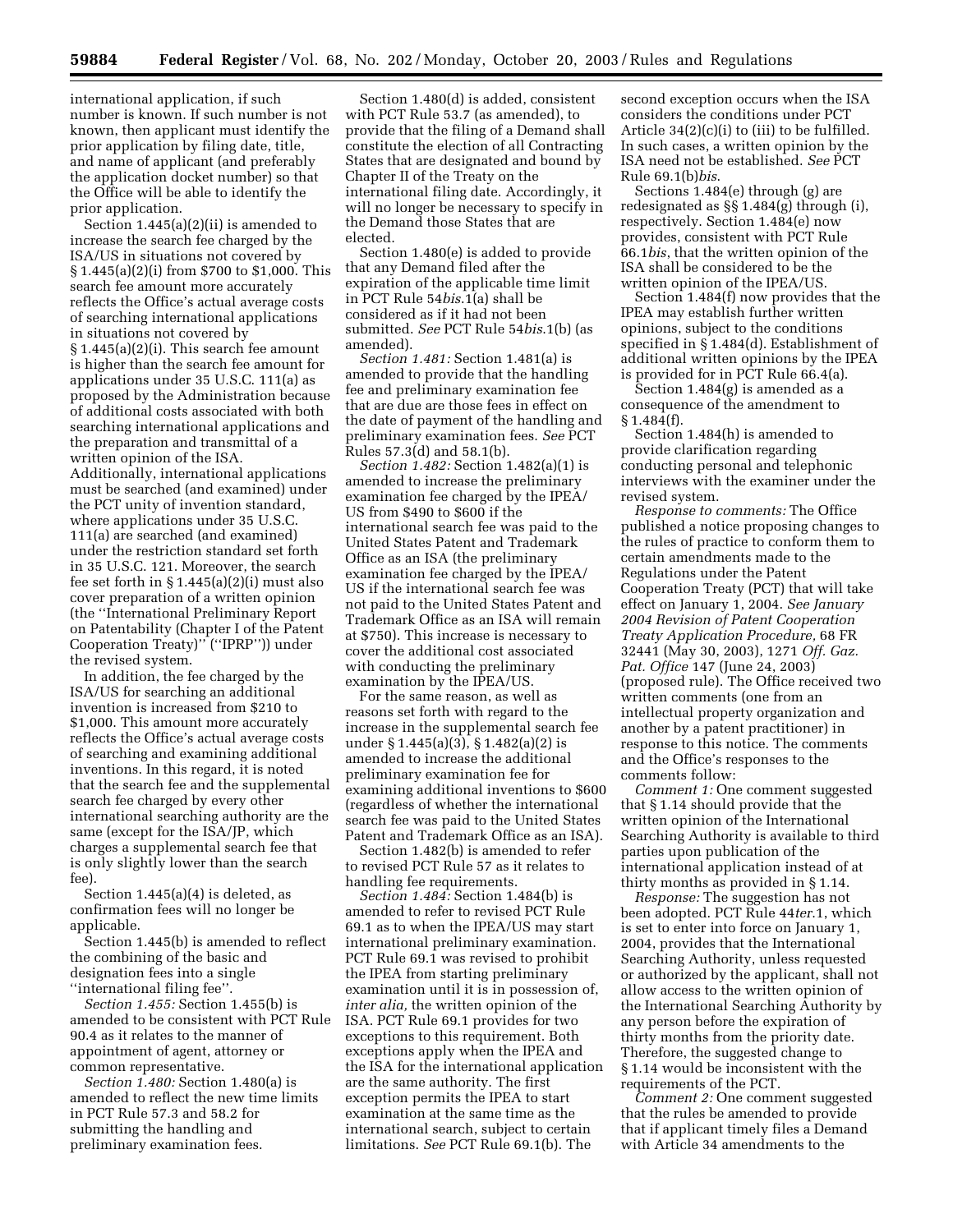claims, the examiner be required to render a new written opinion. The comment indicates that without such a provision, the IPEA/US, in adopting the written opinion as established by the ISA, will be delivering to applicants written opinions which are totally inconsistent with the claims as amended.

*Response:* The suggestion has been adopted in part. Under the enhanced search and examination system, the IPEA/US will not deliver to applicants a written opinion which does not take into account the claims as amended. In general, under the procedures established under the enhanced search and examination system, a written opinion will be established by the ISA, and upon filing of a Demand by applicant, that written opinion will be considered to be the first written opinion of the IPEA. In turn, any amendments under PCT Article 34 which are timely filed, either with or subsequent to the Demand, will be considered to be a response to that written opinion. In response to the Demand and any amendments, the IPEA/US will then issue one of the following: (1) A further written opinion under § 1.484(f) if such is warranted; or (2) an international preliminary examination report under § 1.484(g). In both instances, the response by the IPEA will fully take into consideration any amendments which have been timely filed by the applicant.

*Comment 3:* One comment also opposed the proposed changes in the PCT fees set forth in §§ 1.445 and 1.482. First, the comment indicated that the transmittal, search, and preliminary examination fees proposed in §§ 1.445 and 1.482 would be sixty percent higher than the filing fee, search fee, and examination fee proposed in the 21st Century Strategic Plan. Second, the comment indicated that an applicant must also pay the preliminary examination fee to obtain the ''same benefits'' under PCT Chapters I and II. The comment further indicated that a truer picture of the proposed fee change is revealed by comparing the existing and revised transmittal, search, and international preliminary examination fees on an item-by-item basis.

*Response:* The Office indicated that the \$300 transmittal fee amount in proposed § 1.445(a)(1) would be consistent with the filing fee for applications under 35 U.S.C. 111(a) proposed by the Office in the 21st Century Strategic Plan (\$300). The Office did not state that the sum of the transmittal, search, and international preliminary examination fees would be consistent with the sum of the filing fee,

search fee, and examination fees for applications under 35 U.S.C. 111(a) proposed by the Office in the 21st Century Strategic Plan. The Office proposed search and examination fee amounts for international applications that are in certain situations higher than the corresponding fees for applications under 35 U.S.C. 111(a) because: (1) There are additional costs associated with searching international applications and international preliminary examination under the enhanced international search and preliminary examination system (*see January 2004 Revision of Patent Cooperation Treaty Application Procedure*, 68 FR 32441, 32444 (May 30, 2003), 1271 *Off. Gaz. Pat. Office* 147, 149 (June 24, 2003) (proposed rule)); and (2) the examination fee for applications under 35 U.S.C. 111(a) proposed by the Office in the 21st Century Strategic Plan does not recover the Office's cost of examining applications and is subsidized by fees that are not applicable during the PCT international stage (*see* H.R. Rep. 108– 241, at 15 (2003)).

The comment correctly notes that a PCT applicant must also pay the preliminary examination fee to amend the claims in an international application and obtain a written opinion reflecting the amended claims. Nevertheless, it is the Office's experience that PCT applicants who file a Demand for international preliminary examination rarely include an amendment under PCT Article 34 with the Demand. Therefore, the enhanced international search and preliminary examination system will reduce costs for most PCT applicants by providing them with the benefits they seek from PCT Chapter II, namely, an extension (from twenty to thirty months) of the time limit for entering the national stage and a written opinion indicating whether the claims are in compliance with PCT Article 33(2)–(4), without requiring them to file a timely Demand for international preliminary examination and pay the international preliminary examination fee.

When making an item-by-item comparison of the existing transmittal, search, and international preliminary examination fees with the revised transmittal, search, and international preliminary examination fees, one would readily appreciate the following: The enhanced international search and preliminary examination system reduces costs for most PCT applicants by providing them with the benefits they seek from PCT Chapter II without requiring them to pay the international preliminary examination fee. The

Office's costs for searching international applications are higher under the enhanced international search and preliminary examination system because international applications must be searched (and examined) under the PCT unity of invention standard and the search fee must also cover the preparation of a written opinion. The Office's costs for international preliminary examination will be higher in certain situations under the enhanced international search and preliminary examination system because the Office will be required to provide an international preliminary examination on the basis of one or more amendments under PCT Article 34 since applicants filing a Demand under the revised system will likely be doing so to obtain a positive ''International Preliminary Report on Patentability (Chapter II of the Patent Cooperation Treaty)'' and thus will file one or more amendments under PCT Article 34 in the international application (under the former system, the majority of Demands were filed for the sole purpose of extending the national stage entry period and thus were filed without any substantial amendments to the claims). Finally, the fees set forth in former §§ 1.445 and 1.482 for search and examination of additional inventions were far too low to recover the Office's actual average cost for search and examination of additional inventions.

*Rule Making Considerations: Regulatory Flexibility Act:* The USPTO published a proposed rule and certified that an initial Regulatory Act Analysis was not required. Only one comment was received which objected, in general, to the fee increases and made no reference to any impact of the fee increases on small entities. The Deputy General Counsel for General Law of the United States Patent and Trademark Office has certified to the Chief Counsel for Advocacy of the Small Business Administration that changes in this final rule will not have a significant economic impact on a substantial number of small entities (Regulatory Flexibility Act, 5 U.S.C. 605(b)).

The changes in this final rule primarily implement corresponding changes required to conform United States rules for international applications to the amendments to the PCT Regulations, which become effective on January 1, 2004. The amendments to the PCT Regulations will simplify the PCT application process and fee structure. The changes to the PCT international stage fees are to adjust these fees to be in alignment with the actual average costs of conducting a PCT search and international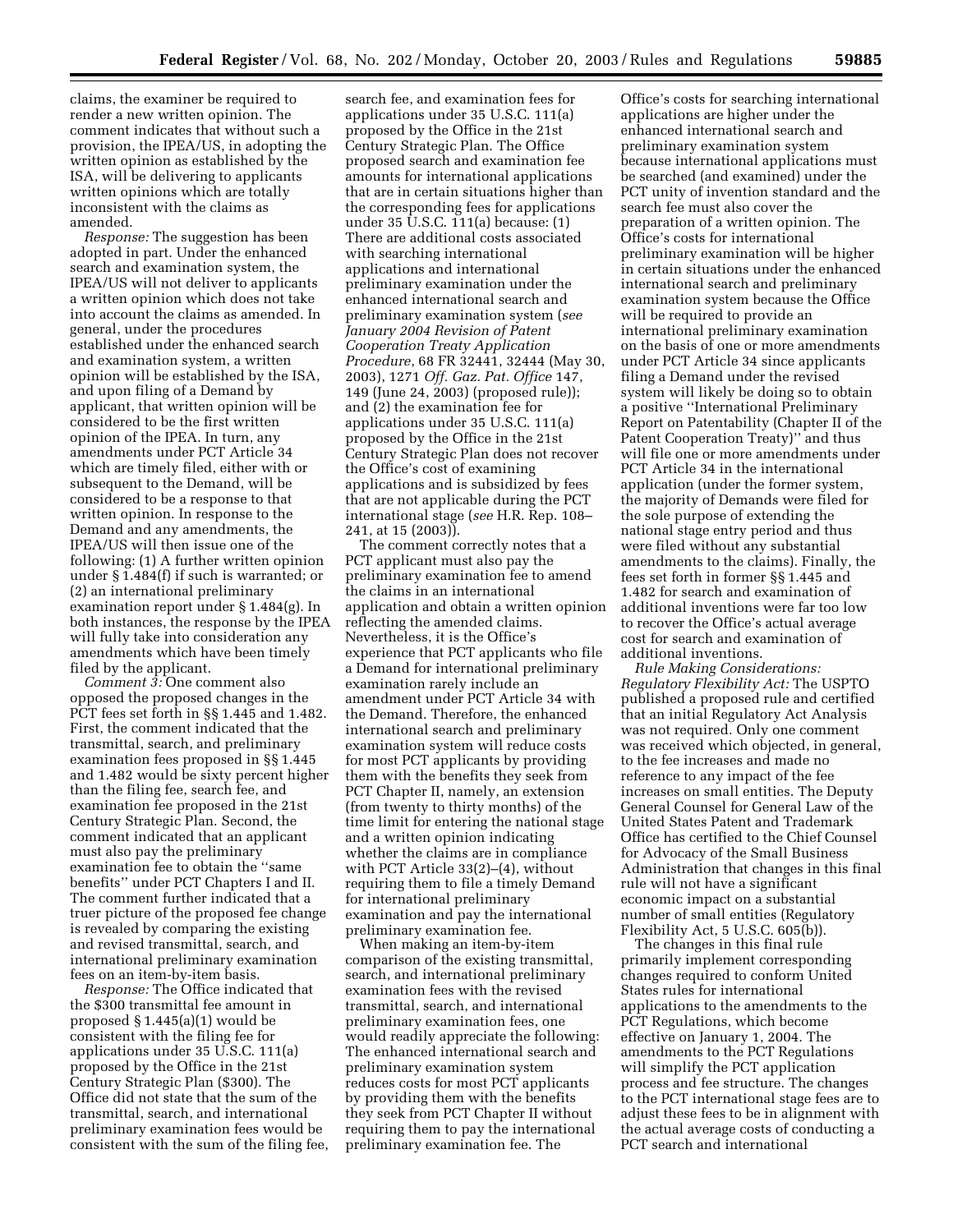preliminary examination under the new process.

*Executive Order 13132:* This rule making does not contain policies with federalism implications sufficient to warrant preparation of a Federalism Assessment under Executive Order 13132 (Aug. 4, 1999).

*Executive Order 12866:* This rule making has been determined to be not significant for purposes of Executive Order 12866 (Sept. 30, 1993).

*Paperwork Reduction Act:* This final rule involves information collection requirements that are subject to review by the Office of Management and Budget (OMB) under the Paperwork Reduction Act of 1995 (44 U.S.C. 3501 *et seq.*). The collections of information involved in this final rule have been reviewed and previously approved by OMB under the following control numbers: 0651–0021 and 0651–0031. The United States Patent and Trademark Office is not resubmitting any information collection package to OMB for its review and approval because the changes in this notice do not affect the information collection requirements associated with the information collection under these OMB control numbers.

The title, description and respondent description of the information collection is shown below with an estimate of the annual reporting burden. Included in the estimate is the time for reviewing instructions, gathering and maintaining the data needed, and completing and reviewing the collection of information.

*OMB Number:* 0651–0021.

*Title:* Patent Cooperation Treaty.

*Form Numbers:* PCT/RO/101, PCT/ RO/134, PCT/RO/144, PTO–1382, PCT/ IPEA/401, PCT/IB/328, PCT/SB/61/PCT, PCT/SB/64/PCT.

*Type of Review:* Approved through December of 2003.

*Affected Public:* Individuals or households, business or other for-profit institutions, not-for-profit institutions, farms, Federal Government and State, Local and Tribal Governments.

*Estimated Number of Respondents:*  331,407.

*Estimated Time Per Response:* 

Between 15 minutes and 4 hours. *Estimated Total Annual Burden Hours:* 401,202.

*Needs and Uses:* The information collected is required by the Patent Cooperation Treaty (PCT). The general purpose of the PCT is to simplify the filing of patent applications on the same invention in different countries. It provides for a centralized filing procedure and a standardized application format.

*OMB Number:* 0651–0031.

*Title:* Patent Processing (Updating). *Form Numbers:* PTO/SB/08A, PTO/ SB/08B, PTO/SB/21–27, PTO/SB/30–32, PTO/SB/35–37, PTO/SB/42–43, PTO/ SB/61–64, PTO/SB/67–68, PTO/SB/91– 92, PTO/SB/96–97, PTO–2053-A/B, PTO–2054-A/B, PTO–2055-A/B, PTOL– 413A, eIDS, EFS form.

*Type of Review:* Approved through July of 2006.

*Affected Public:* Individuals or households, business or other for-profit institutions, not-for-profit institutions, farms, Federal Government and State, Local and Tribal Governments.

*Estimated Number of Respondents:*  2,208,339.

*Estimated Time Per Response:* 1 minute 48 seconds to 8 hours.

*Estimated Total Annual Burden Hours:* 830,629 hours.

*Needs and Uses:* During the processing of an application for a patent, the applicant/agent may be required or desire to submit additional information to the Office concerning the examination of a specific application. The specific information required or which may be submitted includes: Information Disclosure Statements; Terminal Disclaimers; Petitions to Revive; Express Abandonments; Appeal Notices; Petitions for Access; Powers to Inspect; Certificates of Mailing or Transmission; Statements under § 3.73(b); Amendments, Petitions and their Transmittal Letters; and Deposit Account Order Forms.

Comments are invited on: (1) Whether the collection of information is necessary for proper performance of the functions of the agency; (2) the accuracy of the agency's estimate of the burden; (3) ways to enhance the quality, utility, and clarity of the information to be collected; and (4) ways to minimize the burden of the collection of information to respondents.

Interested persons are requested to send comments regarding these information collections, including suggestions for reducing this burden, to Robert J. Spar, Director, Office of Patent Legal Administration, United States Patent and Trademark Office, P.O. Box 1450, Alexandria, Virginia, 22313–1450, or to the Office of Information and Regulatory Affairs of OMB, New Executive Office Building, 725 17th Street, NW., Room 10235, Washington, DC 20503, Attention: Desk Officer for the United States Patent and Trademark Office.

Notwithstanding any other provision of law, no person is required to respond to nor shall a person be subject to a penalty for failure to comply with a collection of information subject to the requirements of the Paperwork

Reduction Act unless that collection of information displays a currently valid OMB control number.

### **List of Subjects in 37 CFR Part 1**

Administrative practice and procedure, Courts, Freedom of information, Inventions and patents, Reporting and recordkeeping requirements, Small businesses.

■ For the reasons set forth in the preamble, 37 CFR Part 1 is amended as follows:

## **PART 1—RULES OF PRACTICE IN PATENT CASES**

■ 1. The authority citation for 37 CFR Part 1 continues to read as follows:

**Authority:** 35 U.S.C. 2(b)(2).

■ 2. Section 1.14 is amended by revising paragraphs (g)(1)(ii) and (g)(3) to read as follows:

### **§ 1.14 Patent applications preserved in confidence.**

\* \* \* \* \*

(g) \* \* \* (1) \* \* \*

(ii) With respect to the Search Copy (the copy of an international application kept by the Office in its capacity as the International Searching Authority, see PCT Article 12(1)), the U.S. acted as the International Searching Authority, except for the written opinion of the International Search Authority which shall not be available until the expiration of thirty months from the priority date; or

\* \* \* \* \*

(3) Access to international application files for international applications which designate the U.S. and which have been published in accordance with PCT Article 21(2), or copies of a document in such application files, will be permitted in accordance with PCT Articles 30 and 38 and PCT Rules 44*ter*.1, 94.2 and 94.3, upon written request including a showing that the publication of the application has occurred and that the U.S. was designated.

\* \* \* \* \*

■ 3. Section 1.413 is amended by revising paragraphs (a) and (c) to read as follows:

#### **§ 1.413 The United States International Searching Authority.**

(a) Pursuant to appointment by the Assembly, the United States Patent and Trademark Office will act as an International Searching Authority for international applications filed in the United States Receiving Office and in other Receiving Offices as may be agreed upon by the Director, in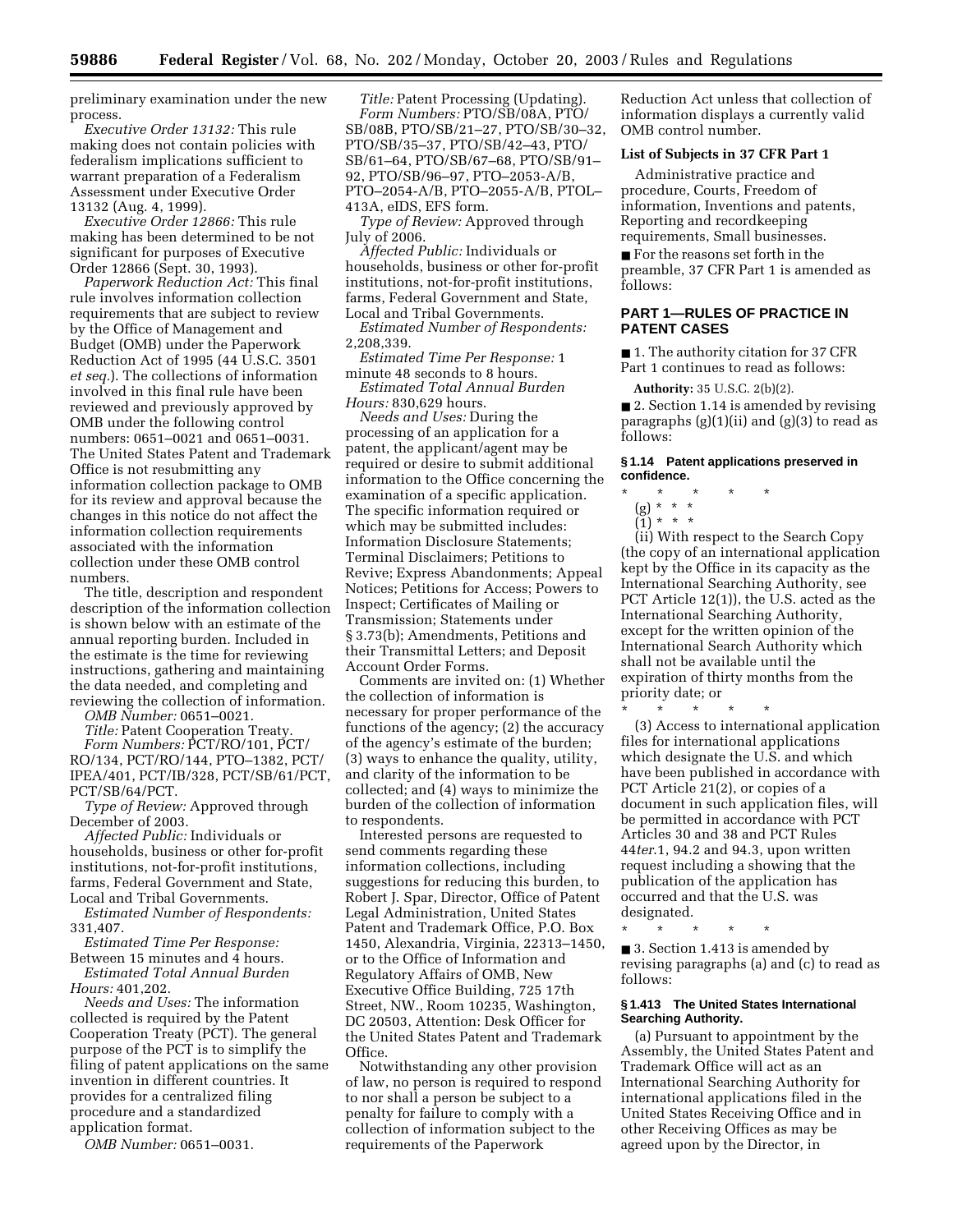accordance with the agreement between the Patent and Trademark Office and the International Bureau (PCT Art. 16(3)(b)).

\* \* \* \* \* (c) The major functions of the International Searching Authority include:

(1) Approving or establishing the title and abstract;

(2) Considering the matter of unity of invention;

(3) Conducting international and international-type searches and preparing international and international-type search reports (PCT Art. 15, 17 and 18, and PCT Rules 25, 33 to 45 and 47), and issuing declarations that no international search report will be established (PCT Article 17(2)(a));

(4) Preparing written opinions of the International Searching Authority in accordance with PCT Rule 43*bis* (when necessary); and

(5) Transmitting the international search report and the written opinion of the International Searching Authority to the applicant and the International Bureau.

■ 4. Section 1.421 is amended by revising paragraphs (b) through (g) as follows:

## **§ 1.421 Applicant for international application.**

\* \* \* \* \* (b) Although the United States Receiving Office will accept international applications filed by any resident or national of the United States of America for international processing, for the purposes of the designation of the United States, an international application must be filed, and will be accepted by the Patent and Trademark Office for the national stage only if filed, by the inventor or as provided in §§ 1.422 or 1.423. Joint inventors must jointly apply for an international application.

(c) For the purposes of designations other than the United States, international applications may be filed by the assignee or owner.

(d) A registered attorney or agent of the applicant may sign the international application Request and file the international application for the applicant. A separate power of attorney from each applicant may be required.

(e) Any indication of different applicants for the purpose of different Designated Offices must be shown on the Request portion of the international application.

(f) Requests for changes in the indications concerning the applicant, agent, or common representative of an international application shall be made in accordance with PCT Rule 92*bis* and may be required to be signed by all applicants.

(g) Requests for withdrawals of the international application, designations, priority claims, the Demand, or elections shall be made in accordance with PCT Rule 90*bis* and must be signed by all applicants. A separate power of attorney from the applicants will be required for the purposes of any request for a withdrawal in accordance with PCT Rule 90bis which is not signed by all applicants. The submission of a separate power of attorney may be excused upon the request of another applicant where one or more inventors cannot be found or reached after diligent effort. Such a request must be accompanied by a statement explaining to the satisfaction of the Director the lack of the signature concerned.

### **§ 1.424 [Removed]**

■ 5. Section 1.424 is removed.

#### **§ 1.425 [Removed]**

■ 6. Section 1.425 is removed.

■ 7. Section 1.431 is amended by revising paragraphs (b)(3), (c) and (d) to read as follows:

## **§ 1.431 International application requirements.**

\* \* \* \* \*

(b) \* \* \* (3) The international application contains at least the following elements (PCT Art. 11(1)(iii)):

(i) An indication that it is intended as an international application (PCT Rule 4.2);

(ii) The designation of at least one Contracting State of the International Patent Cooperation Union (§ 1.432);

(iii) The name of the applicant, as prescribed (note §§ 1.421–1.423);

(iv) A part which on the face of it appears to be a description; and

(v) A part which on the face of it appears to be a claim.

(c) Payment of the international filing fee (PCT Rule 15.2) and the transmittal and search fees (§ 1.445) may be made in full at the time the international application papers required by paragraph (b) of this section are deposited or within one month thereafter. The international filing, transmittal, and search fee payable is the international filing, transmittal, and search fee in effect on the receipt date of the international application.

(1) If the international filing, transmittal and search fees are not paid within one month from the date of receipt of the international application and prior to the sending of a notice of deficiency which imposes a late

payment fee, applicant will be notified and given one month within which to pay the deficient fees plus the late payment fee. Subject to paragraph (c)(2) of this section, the late payment fee will be equal to the greater of:

(i) Fifty percent of the amount of the deficient fees; or

(ii) An amount equal to the transmittal fee;

(2) The late payment fee shall not exceed an amount equal to the 25% of the international filing fee not taking into account any fee for each sheet of the international application in excess of thirty sheets (PCT Rule 16*bis*).

(3) The one-month time limit set pursuant to paragraph (c) of this section to pay deficient fees may not be extended.

(d) If the payment needed to cover the transmittal fee, the international filing fee, the search fee, and the late payment fee pursuant to paragraph (c) of this section is not timely made in accordance with PCT Rule 16*bis*.1(e), the Receiving Office will declare the international application withdrawn under PCT Article 14(3)(a).

■ 8. Section 1.432 is revised to read as follows:

### **§ 1.432 Designation of States by filing an international application.**

The filing of an international application request shall constitute:

(a) The designation of all Contracting States that are bound by the Treaty on the international filing date;

(b) An indication that the international application is, in respect of each designated State to which PCT Article 43 or 44 applies, for the grant of every kind of protection which is available by way of the designation of that State; and

(c) An indication that the international application is, in respect of each designated State to which PCT Article 45(1) applies, for the grant of a regional patent and also, unless PCT Article 45(2) applies, a national patent.

■ 9. Section 1.434 is amended by revising paragraph (d) and adding paragraph (e) to read as follows:

## **§ 1.434 The request.**

\* \* \* \* \* (d) For the purposes of the designation of the United States of America, an international application shall include:

(1) The name of the inventor; and (2) A reference to any prior-filed national application or international application designating the United States of America, if the benefit of the filing date for the prior-filed application is to be claimed.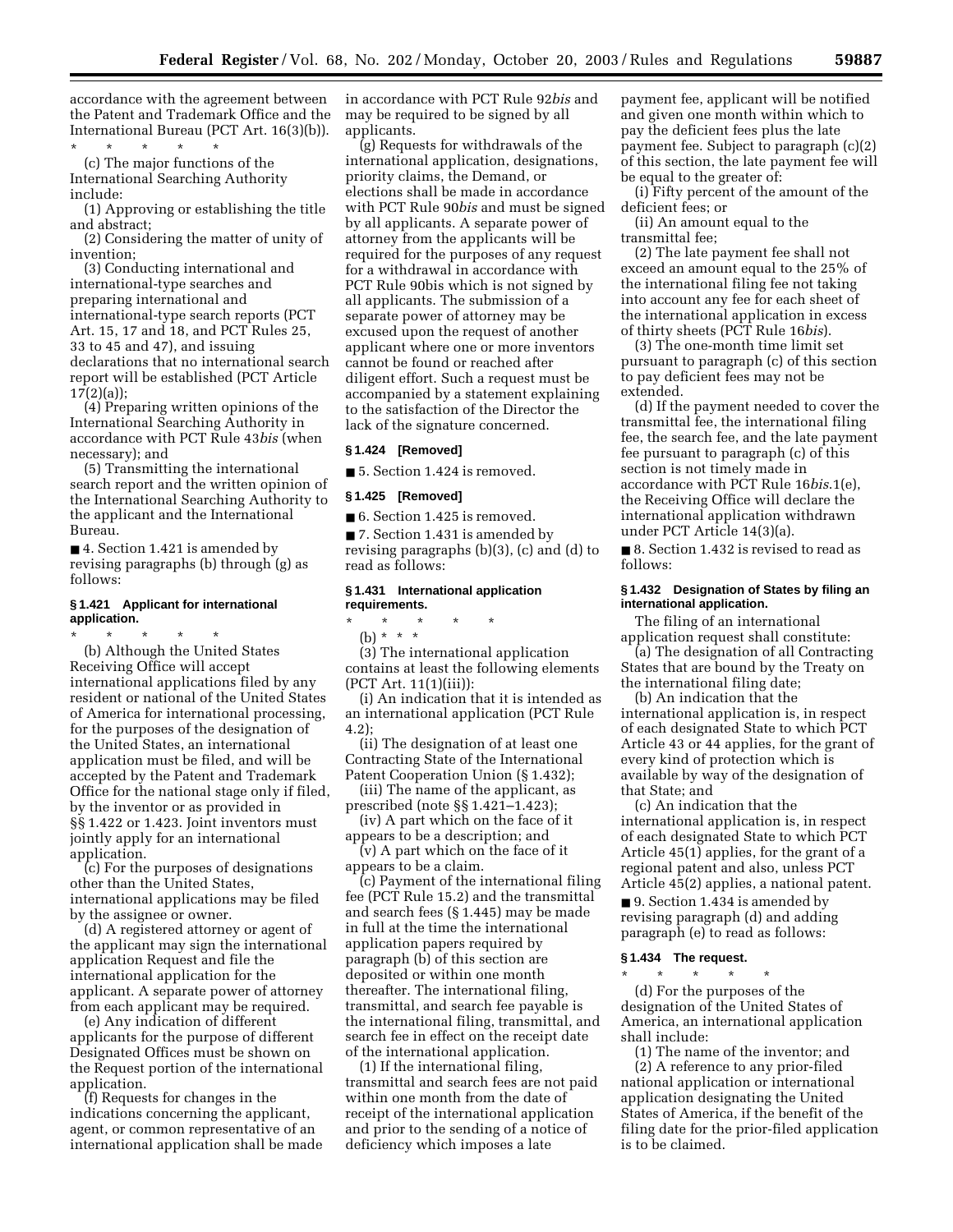(e) An international application may also include in the Request a declaration of the inventors as provided for in PCT Rule 4.17(iv).

■ 10. Section 1.445 is revised to read follows:

### **§ 1.445 International application filing, processing and search fees.**

(a) The following fees and charges for international applications are established by the Director under the authority of 35 U.S.C. 376:

(1) A transmittal fee (see 35 U.S.C. 361(d) and PCT Rule 14)—\$300.00

(2) A search fee (see 35 U.S.C. 361(d) and PCT Rule 16):

(i) If a corresponding prior United States National application filed under 35 U.S.C. 111(a) with the filing fee under § 1.16(a) has been filed and the corresponding prior United States National application is identified by application number, if known, or if the application number is not known by the filing date, title, and name of applicant (and preferably the application docket number), in the international application or accompanying papers at the time of filing the international application—\$300.00

(ii) For all situations not provided for in paragraph (a)(2)(i) of this section— \$1,000.00

(3) A supplemental search fee when required, per additional invention— \$1,000.00

(4) A fee equivalent to the transmittal fee in paragraph (a)(1) of this section for transmittal of an international application to the International Bureau for processing in its capacity as a Receiving Office (PCT Rule 19.4).

(b) The international filing fee shall be as prescribed in PCT Rule 15.

■ 11. Section 1.455 is amended by revising paragraph (b) to read as follows:

#### **§ 1.455 Representation in international applications.**

\* \* \* \* \* (b) Appointment of an agent, attorney or common representative (PCT Rule 4.8) must be effected either in the Request form, signed by applicant, in the Demand form, signed by applicant, or in a separate power of attorney submitted either to the United States Receiving Office or to the International Bureau.

\* \* \* \* \* ■ 12. Section 1.480 is amended by revising paragraph (a) and adding paragraphs (d) and (e) to read as follows:

#### **§ 1.480 Demand for international preliminary examination.**

(a) On the filing of a proper Demand in an application for which the United States International Preliminary Examining Authority is competent and for which the fees have been paid, the international application shall be the subject of an international preliminary examination. The preliminary examination fee (§ 1.482(a)(1)) and the handling fee (§ 1.482(b)) shall be due within the applicable time limit set forth in PCT Rule 57.3.

\* \* \* \* \*

(d) The filing of a Demand shall constitute the election of all Contracting States which are designated and are bound by Chapter II of the Treaty on the international filing date (PCT Rule 53.7).

(e) Any Demand filed after the expiration of the applicable time limit set forth in PCT Rule 54*bis*.1(a) shall be considered as if it had not been submitted (PCT Rule 54*bis*.1(b)).

■ 13. Section 1.481 is amended by revising paragraph (a) to read as follows:

#### **§ 1.481 Payment of international preliminary examination fees.**

(a) The handling and preliminary examination fees shall be paid within the time period set in PCT Rule 57.3. The handling fee or preliminary examination fee payable is the handling fee or preliminary examination fee in effect on the date of payment.

(1) If the handling and preliminary examination fees are not paid within the time period set in PCT Rule 57.3, applicant will be notified and given one month within which to pay the deficient fees plus a late payment fee equal to the greater of:

(i) Fifty percent of the amount of the deficient fees, but not exceeding an amount equal to double the handling fee; or

(ii) An amount equal to the handling fee (PCT Rule 58*bis.*2).

(2) The one-month time limit set in this paragraph to pay deficient fees may not be extended.

■ 14. Section 1.482 is revised to read as follows:

#### **§ 1.482 International preliminary examination fees.**

\* \* \* \* \*

(a) The following fees and charges for international preliminary examination are established by the Director under the authority of 35 U.S.C. 376:

(1) The following preliminary examination fee is due on filing the Demand:

(i) If an international search fee as set forth in § 1.445(a)(2) has been paid on the international application to the United States Patent and Trademark Office as an International Searching Authority—\$600.00

(ii) If the International Searching Authority for the international application was an authority other than the United States Patent and Trademark Office—\$750.00

(2) An additional preliminary examination fee when required, per additional invention—\$600.00

(b) The handling fee is due on filing the Demand and shall be as prescribed in PCT Rule 57.

■ 15. Section 1.484 is amended by revising paragraphs (b), (e) through (g) and adding paragraphs (h) and (i) to read as follows:

#### **§ 1.484 Conduct of international preliminary examination.**

\* \* \* \* \* (b) International preliminary examination will begin in accordance with PCT Rule 69.1. \* \* \* \* \*

(e) The written opinion established by the International Searching Authority under PCT Rule 43*bis*.1 shall be considered to be a written opinion of the United States International Preliminary Examining Authority for the purposes of paragraph (d) of this section.

(f) The International Preliminary Examining Authority may establish further written opinions under paragraph (d) of this section.

(g) If no written opinion under paragraph (d) of this section is necessary, or if no further written opinion under paragraph (f) of this section is to be established, or after any written opinion and the reply thereto or the expiration of the time limit for reply to such written opinion, an international preliminary examination report will be established by the International Preliminary Examining Authority. One copy will be submitted to the International Bureau and one copy will be submitted to the applicant.

(h) An applicant will be permitted a personal or telephone interview with the examiner, which may be requested after the filing of a Demand, and must be conducted during the period between the establishment of the written opinion and the establishment of the international preliminary examination report. Additional interviews may be conducted where the examiner determines that such additional interviews may be helpful to advancing the international preliminary examination procedure. A summary of any such personal or telephone interview must be filed by the applicant or, if not filed by applicant be made of record in the file by the examiner.

(i) If the application whose priority is claimed in the international application